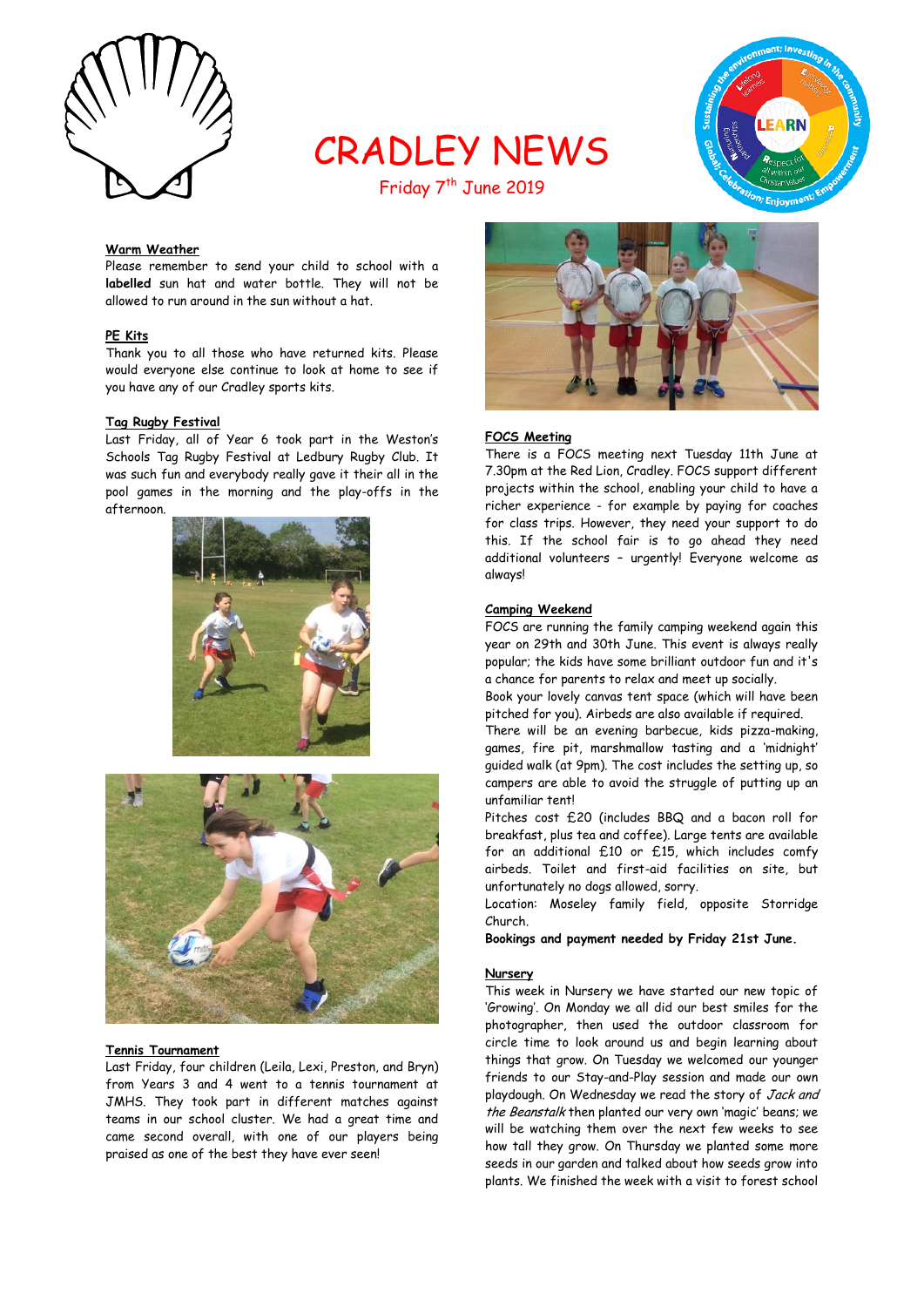where we had fun doing a bug hunt and looking at how things are growing in the site.



#### **Class 1**

We have had a good start back after the half-term break. Our Year 1s have been busy preparing for their Phonics Screening Test which will be taking place all next week. This is a check to see if the phonics taught can be applied when reading real and nonsense words. In RE we have been talking about Creation and being a creator. We have created unique group pictures. In PE we have been footballing and taking part in field games outside and playing on the adventure playground. Year 1s have been learning all about physical features of towns, villages and coasts, whilst Reception have been showing our Preschoolers the indoor and outdoor classrooms on their first Transition afternoon to prepare them for September. We will look forward to Pass-Up Day, in the last week of term, when we will get to spend a whole day with them.

#### **Class 2**

This week we had our first cricket session with our coach Em. The children played lots of fun games which developed their throwing and catching skills. The best one was when everyone had to try to hit a line of cones belonging to their partner. Each time they hit a cone they won it and the winner was the first person to win all the cones. In topic we have really enjoyed hearing about what older relatives enjoyed eating when they were children. Everyone has been learning to make fruit salad and making posters about it. Next Tuesday we will be visiting the Synagogue in Cheltenham. Make sure you have given permission for this on School Money.

#### **Class 3**

We were excited to start cricket lessons in PE this week, ably led by Emma; perhaps we can give the England team a few pointers now! In Maths we have been looking at shapes and angles and in English we have been preparing diary-writing skills, ready to write a child's World War 2 diary next week. On that subject, we have looked at the events of the D Day Landings, remembering that it was 75 years ago that those events began to unfold. In Forest School some children have begun sewing - Forest School style. We can't wait to share our work with you!

#### **Class 4**

This week Class 4 have been revising their Maths knowledge and trying to apply it to different situations. In English, they have been learning how to use speech to move a plot forward, remembering to use correct punctuation. We have had our final tennis session with our coach, John, in PE and have reflected on our beliefs about God in RE. We have also started the prototypes for our car designs in DT.

#### **Class 5**

This week, Year 6 have been throwing themselves into learning lines and dance moves for the play; the next few weeks will fly by and the pressure is on! Another highlight of the week was our trip to London yesterday. Our Ancient Sumer Civilisation topic was brought to life with a visit to the British Museum and then by a tour of the Palace of Westminster. We had a fantastic day – more details and photos elsewhere in this newsletter!

#### **Stars of the Week**

- **Nursery** Kai Oseman for showing lots of confidence in Nursery Lucy Evans for showing lots of confidence in Nursery **Class 1** Neve Philpotts for being co-operative when
- welcoming pre-schoolers into Class 1 Harry Pursar-Wall for being reflective and persistent in Maths problem solving
- **Class 2** Ava Oseman for taking pride in her writing this week Jakey Vine for being independent when

completing our story writing

- **Class 3** Albert Wilson for persisting in Maths Myleene Spiers for independent work in English comprehension
- **Class 4** Lottie Seddon for consistently modelling all the learning behaviours in everything she does Isabella Lyndon for working co-operatively in **DT**
- **Class 5** Emil Meager for showing such commitment and promise in our dance rehearsals this week Abi Philpotts for her commitment and enthusiasm for learning in all areas this week

**Headteacher's Award** Tilly Wilson for showing maturity and independence in her School Council Duties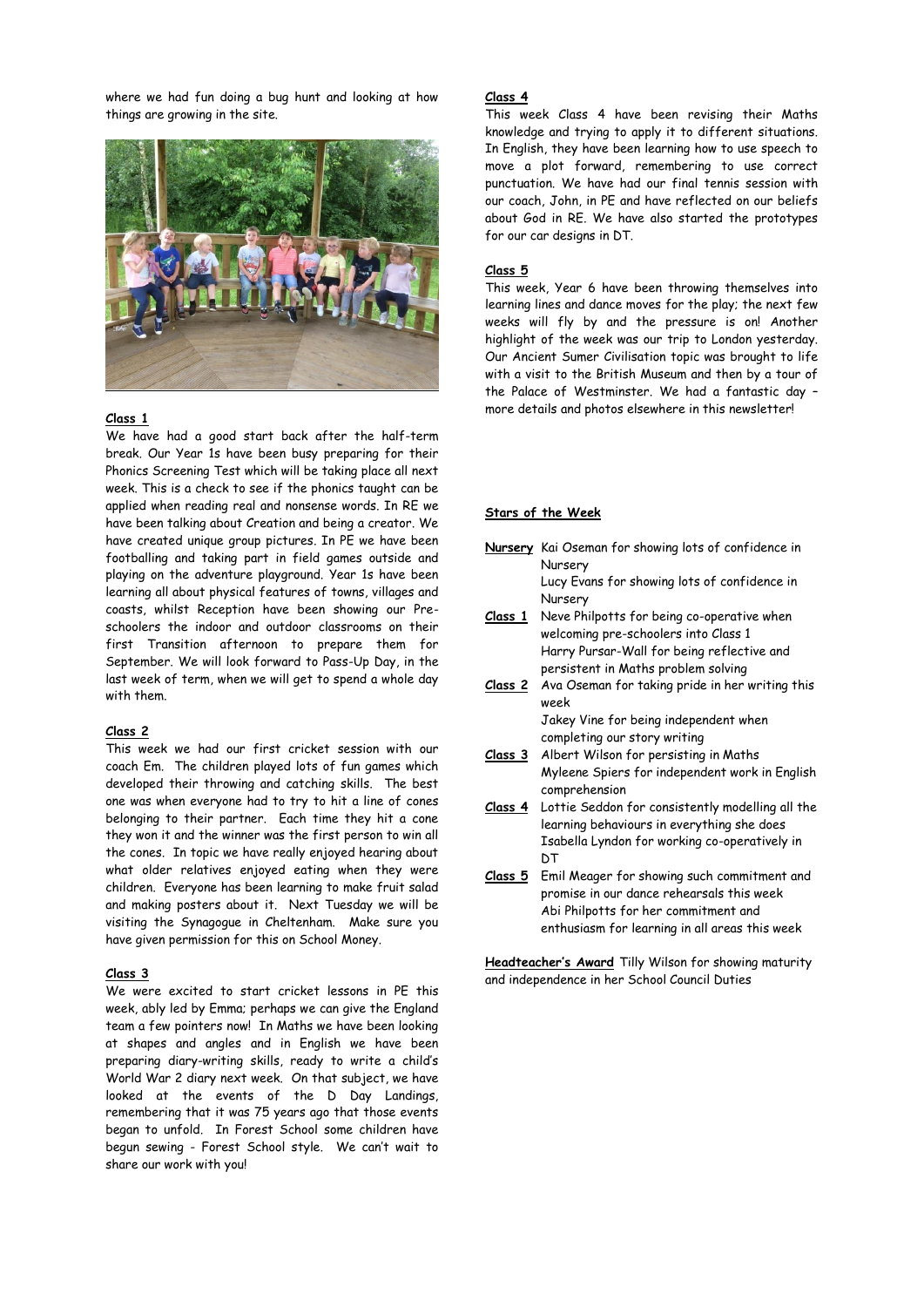#### **London Trip**

Yesterday, Year 6 spent an exciting day in London. We left school very early at 6.45 and travelled by minibus to the British Museum in London. We were in awe of this magnificent building and excited to visit the Ancient Sumer galleries where we discovered the fascinating artefacts unearthed by archaeologists almost 100 years ago in ancient royal tombs in Iraq. After lunch we travelled by Tube – a completely new experience for some of us – to Westminster, ready to start our tour of the Houses of Parliament. We entered the viewers' gallery of the House of Commons and the House of Lords, watching both MPs, and Lords and Baronesses in debate. We stood where the BBC reporters stand to interview MPs in the Central Lobby and learned lots of interesting facts about this important building – the seat of our democratic government. Then we took part in a workshop where we learned about key figures in the past and present who have shaped our democracy and brought us to the point where we all have a say in how we are governed. We managed to capture a picture of Oscar next to the sculpture of suffragette Millicent Fawcett, the subject of Oscar's canvas exhibited at our show garden in Malvern, before collapsing onto the minibus. Tired though we were, the combination of song requests and sugary doughnuts kept us all wide awake through the journey home. It was a great day.